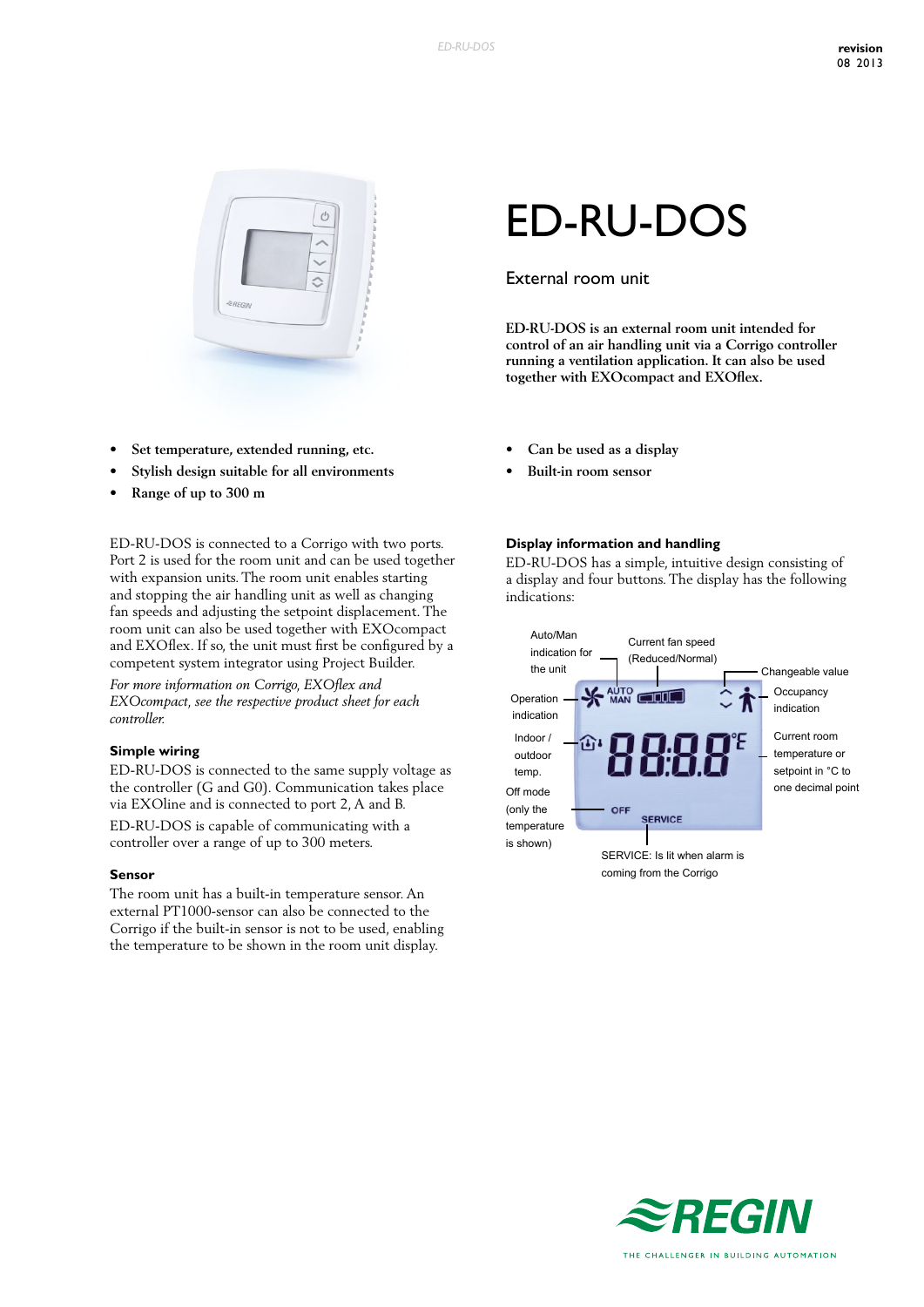The display is handled using the buttons on the room unit:



## **On/Off button**

The function of the On/Off button can be configured using the software E tool©.

#### **Increase/Decrease buttons**

Pressing the increase or decrease buttons will adjust the setpoint up or down. The maximum permitted adjustment is settable.

Depending on the control mode of the Corrigo, the appropriate setpoint will be adjusted. In control mode constant supply air control, the supply air setpoint will be adjusted. In room cascade, the room setpoint will be adjusted. During extract air cascade, the extract air setpoint will be adjusted.

### **Multi-function button**

The multi-function button has no function when ED-RU-DOS is connected to a Corrigo. If, however, the unit is connected to e.g. an EXOcompact, the button can be given any desired function through the EXO system.

## **Simple configuration using E tool©**



E tool© is a PC-based program that makes it possible to configure and supervise the settings of a controller via a comprehensive user interface.

E tool© can be used to configure the following options for ED-RU-DOS:

#### **The desired contents of the display**

- Room temperature from the built-in sensor of the display
- Room temperature connected to the Corrigo
- Outdoor temperature
- Supply air temperature
- Extract air temperature

## **The function of the On/Off button**

- **• No function** Pressing the button has no effect
- **• On/off -** The button can be used to turn the unit off or place it in auto mode
- **• On/off/extended running** The button can be used to turn the unit off or to force it to run in normal speed for a settable duration, after which it will enter auto mode.

## **Additional features**

- Settable time for extended running
- Configurable setpoint adjustment (min./max.)
- View/apply setpoint adjustment

E tool© can be downloaded free of charge from Regin's website www.regin.se.